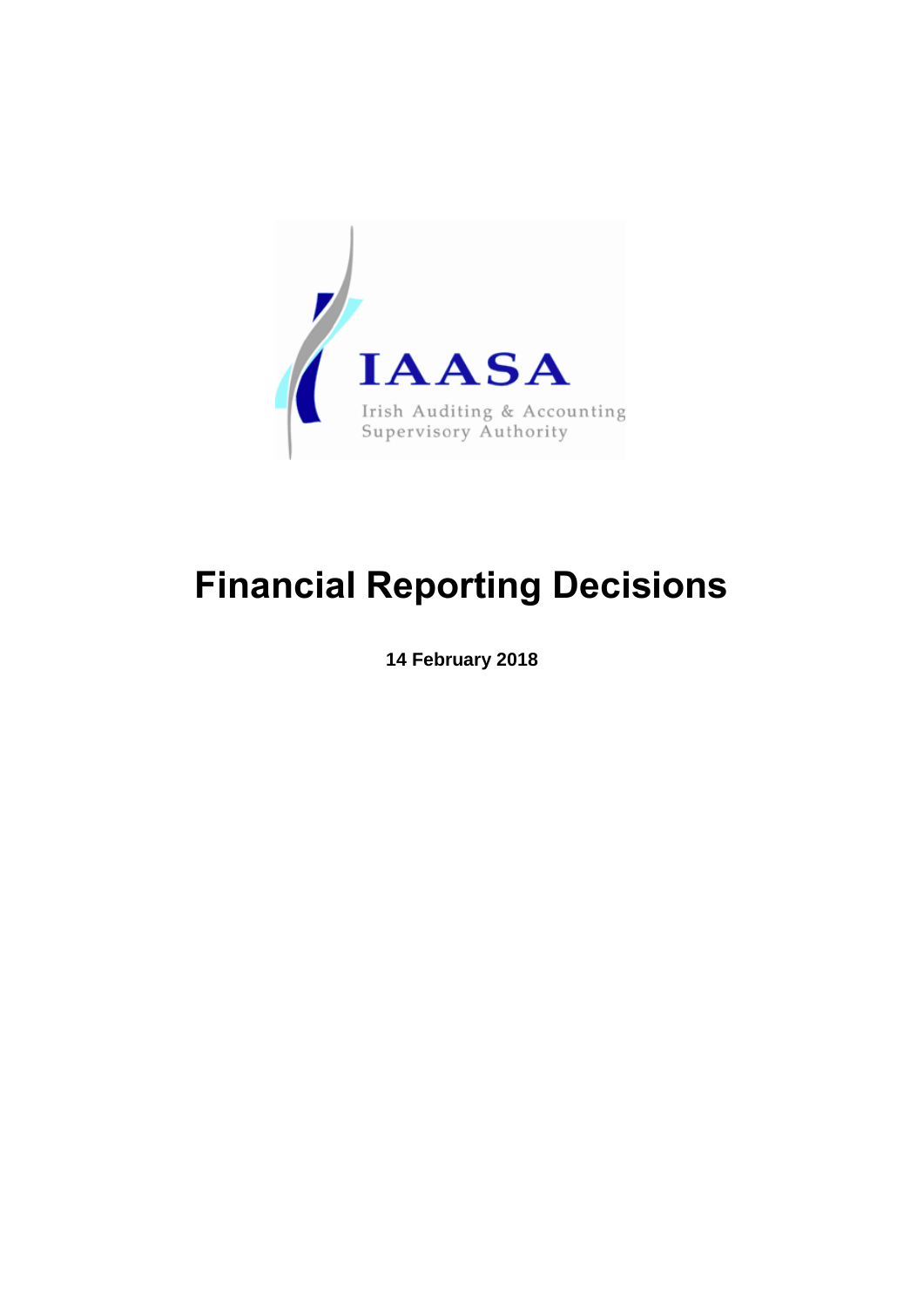## <span id="page-1-0"></span>**Contents**

## *Page*

| Decisions where the issuer has voluntarily provided undertakings to enhance its financial<br>reporting treatment and/or disclosures in future financial statements to address matters<br>identified in the course of IAASA's examinations |
|-------------------------------------------------------------------------------------------------------------------------------------------------------------------------------------------------------------------------------------------|
|                                                                                                                                                                                                                                           |
| CRH plc, Glanbia plc & Kerry Group plc (IAS $12 -$ accounting for uncertain tax positions) $6 - 7$                                                                                                                                        |
| Hibernian REIT plc (IFRS 13 - fair value measurements: unobservable inputs) $8 - 9$                                                                                                                                                       |
| Decisions where IAASA concurred with or did not disagree with the financial reporting treatment<br>applied by the issuer and, consequently, no corrective actions are required                                                            |
|                                                                                                                                                                                                                                           |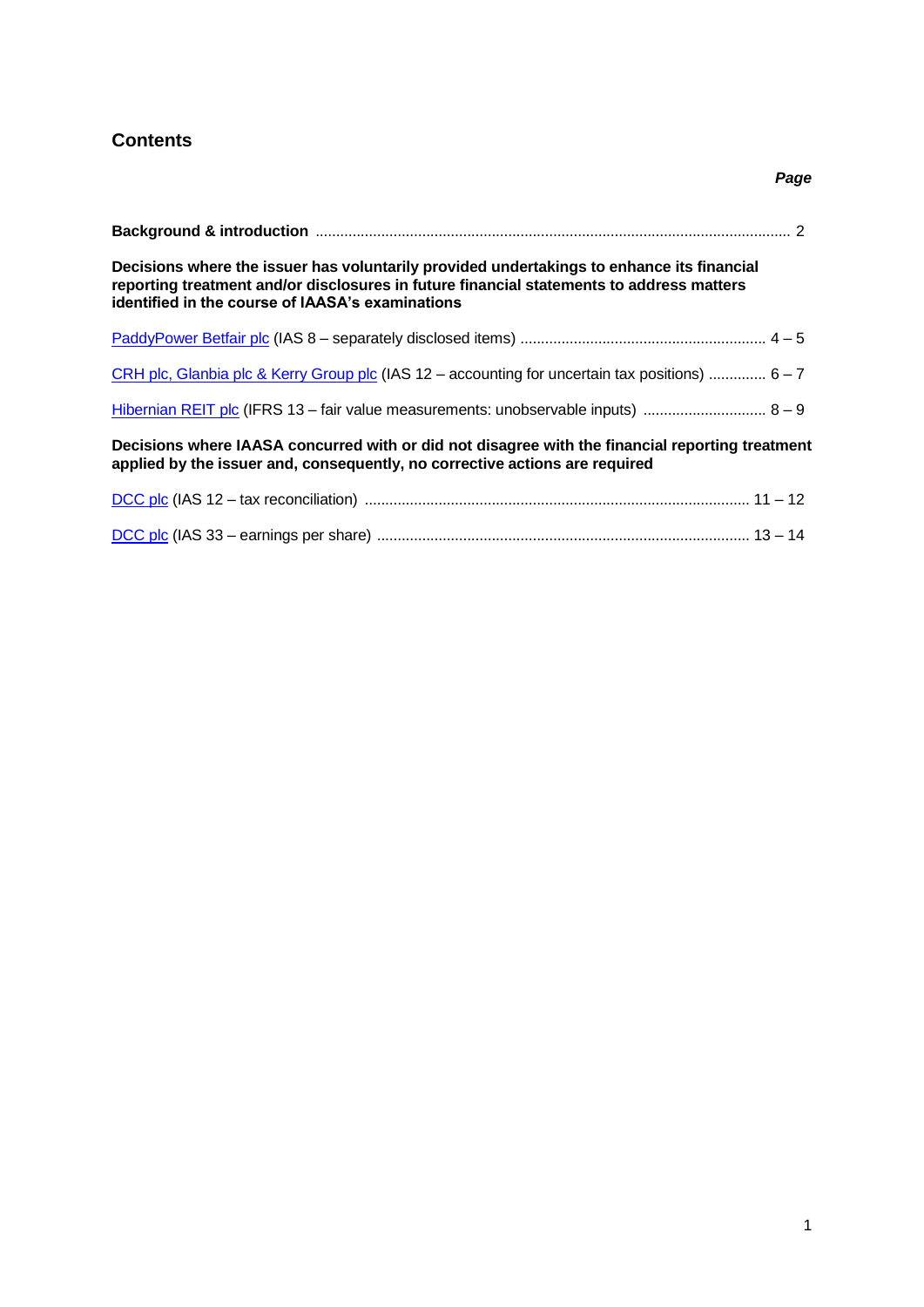#### **1. Background & introduction**

1

In accordance with its *[Policy Paper on Publication of IAASA's Financial Reporting Enforcement](http://www.iaasa.ie/getmedia/2a32b035-ca80-4a46-bbb6-067c5b0e9ea4/Revised-IAASA-Publications-Policy-Paper-final-21jun16.pdf?ext=.pdf)  [Findings](http://www.iaasa.ie/getmedia/2a32b035-ca80-4a46-bbb6-067c5b0e9ea4/Revised-IAASA-Publications-Policy-Paper-final-21jun16.pdf?ext=.pdf)*, IAASA publishes this compendium of financial reporting decisions with the aim of promoting high quality financial reports.

The financial reporting decisions included in this compendium deemed by IAASA to be 'significant' as they met one or more of the publication criteria namely:

- (a) refers to financial reporting matters with technical merit;
- (b) has been discussed at  $EECS<sup>1</sup>$  as an emerging issue;
- (c) has been submitted to the EECS Decision Database;
- (d) will be of interest to other European accounting enforcers;
- (e) indicates to IAASA that there is a risk of significantly different financial reporting treatments being applied by issuers;
- (f) is likely to have a significant impact on other Irish or European issuers;
- (g) is taken on the basis of a provision not covered by a specific financial reporting standard; or
- (h) otherwise meets IAASA's mission of promoting high quality financial reporting.

Readers should note that the financial reporting decisions included in this compendium include decisions where:

- (a) the issuer has voluntarily provided undertakings to enhance its financial reporting treatment and/or disclosures in future financial statements to address matters identified in the course of IAASA's examinations ('action decisions'); and
- (b) IAASA concurred with or did not disagree with the financial reporting treatment applied by the issuer and, consequently, no corrective actions are required ('non-action decisions').

<sup>1</sup> The European Securities and Markets Authority (ESMA)-sponsored European Enforcers Co-ordination Sessions, a forum that brings together all EU national accounting enforcers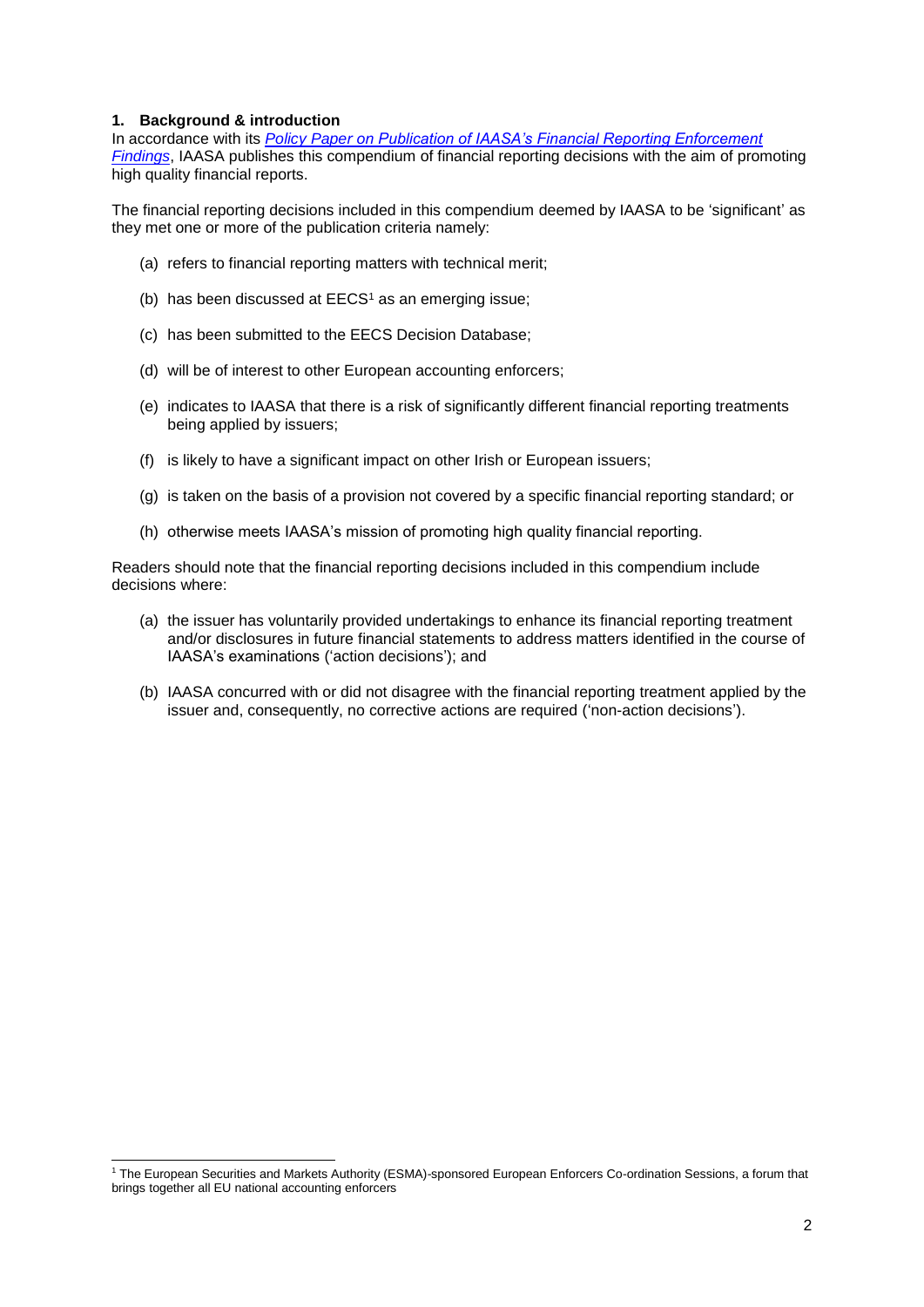The following three Decisions comprise decisions where the issuers have voluntarily provided undertakings to IAASA to enhance their financial reporting treatment and/or disclosures in future financial statements to address matters identified in the course of IAASA's examinations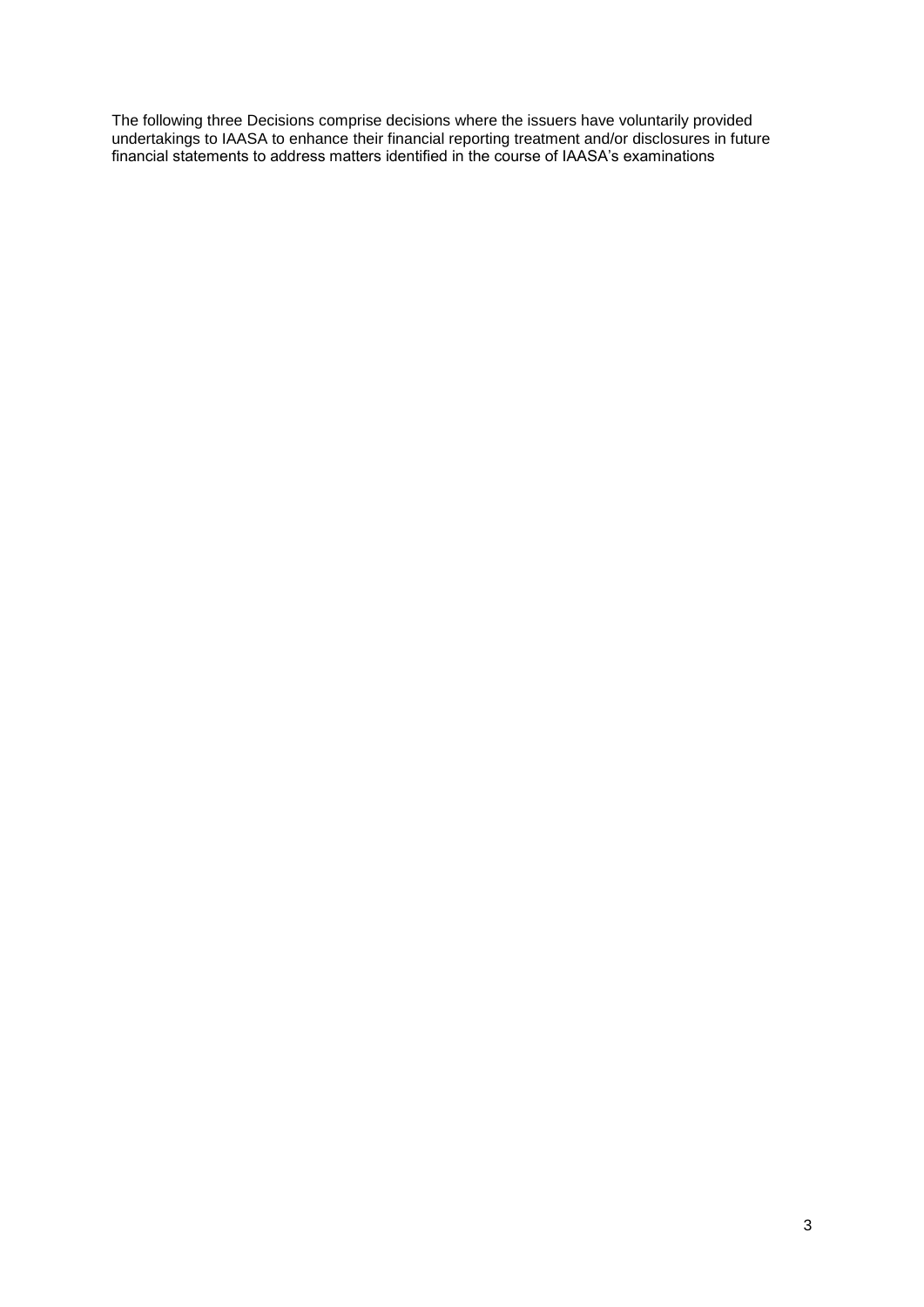<span id="page-4-0"></span>

| <b>Issuer</b>                                      | Paddy Power Betfair plc     |                                                                           |  |
|----------------------------------------------------|-----------------------------|---------------------------------------------------------------------------|--|
| Report type                                        | Annual financial statements |                                                                           |  |
| <b>Reporting period</b>                            | Year ended 31 December 2016 |                                                                           |  |
| <b>Financial reporting</b><br>framework            | IFRS-EU                     |                                                                           |  |
| <b>Applicable financial</b><br>reporting standards | IAS 8                       | Accounting Policies, Changes in Accounting<br><b>Estimates and Errors</b> |  |

This financial reporting decision concerns the omission by the issuer to disclose in full, the policies applied and practices adopted in the application of its accounting policy for 'separately disclosed items'.

## **Background**

The issuer is an international betting and gaming group.

IAASA performed an unlimited scope examination of the issuer's annual financial statements for the year ended 31 December 2016.

## **Outline of financial reporting treatments applied by the issuer**

In its 2016 annual financial statements, the issuer disclosed the following accounting policy for 'separately disclosed items':

*'The Group applies an income statement format which seeks to highlight items within Group profit or loss for the period. Separately disclosed items are those that in management's judgement need to be disclosed by virtue of their size or incidence. Such items are included within the income statement caption to which they relate, and are separately disclosed either on the face of the consolidated income statement or in the notes thereto ….'*

IAASA sought from the issuer a detailed description of the criteria applied in determining whether an item warranted classification as a 'separately disclosed item'.

In its response, the issuer outlined the following criteria that it applies when determining whether an item merits classification as a 'separately disclosed item':

- (a) items that require disclosure by virtue of their size and would aid the user in readily understanding the performance of the issuer;
- (b) more material items warranting separate disclosure;
- (c) material non-recurring items to allow the user assess their impact on the performance of the issuer; and
- (d) material items not related to the normal trading activities of the issuer.

## **Outline of findings made by IAASA**

IAASA concluded that the issuer had not included in its accounting policy for 'separately disclosed items' any indication as to how size and incidence were determined. Paragraph 5 of IAS 8 *Accounting Policies, Changes in Accounting Estimates and Errors* is of relevance and defines Accounting Policies as '*… the specific principles, bases, conventions, rules and practices applied by an entity in preparing and presenting financial statements.*'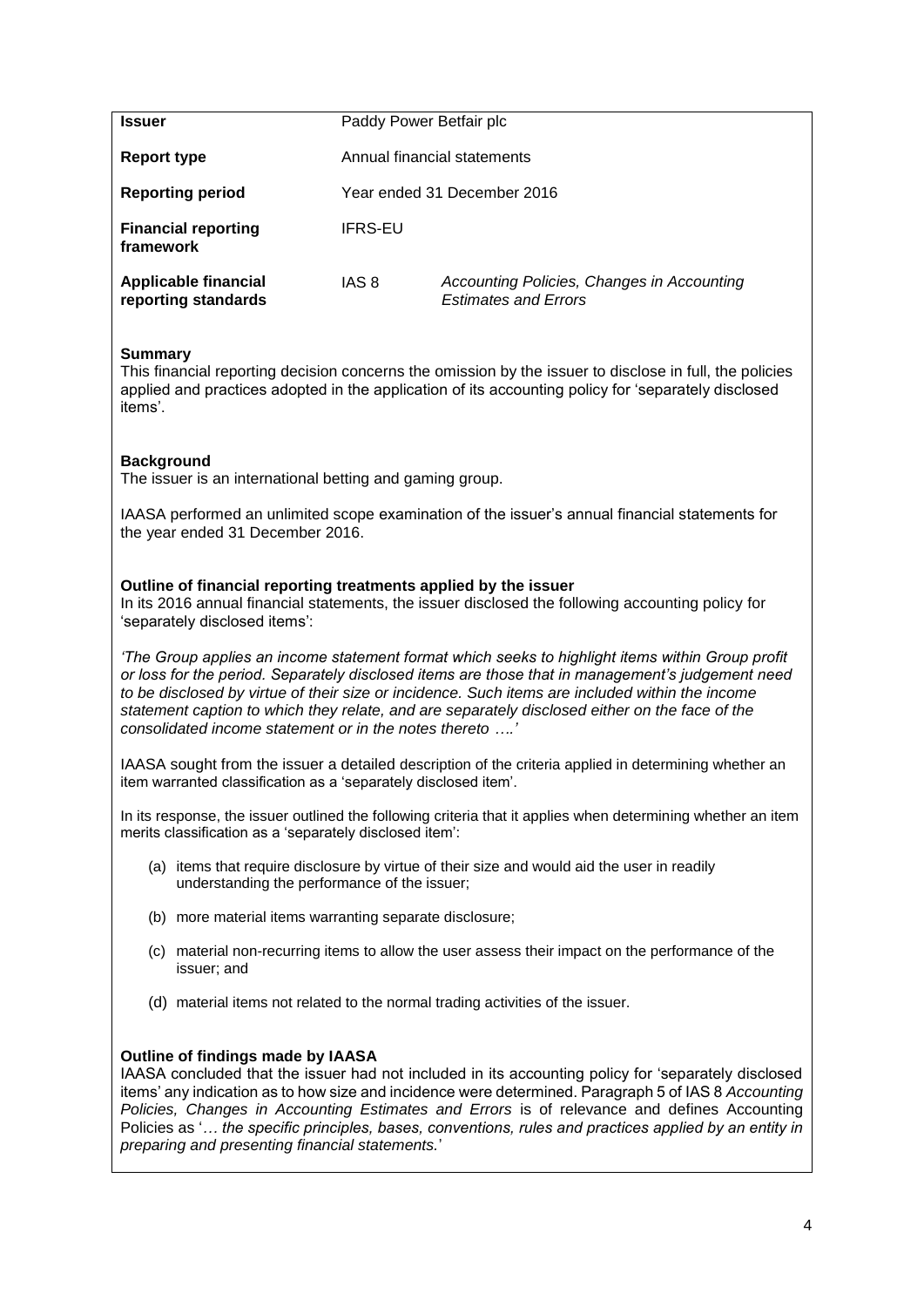These two matters (i.e. size and incidence) appear to be the practices applied by the issuer in preparing and presenting its financial statements.

## **Outline of corrective actions undertaken or to be undertaken**

The issuer undertook to expand its accounting policy for 'separately disclosed items' in future financial statements to include both the size criterion and the incidence criterion which it applies in determining whether an item warrants classification and presentation as a 'separately disclosed item'.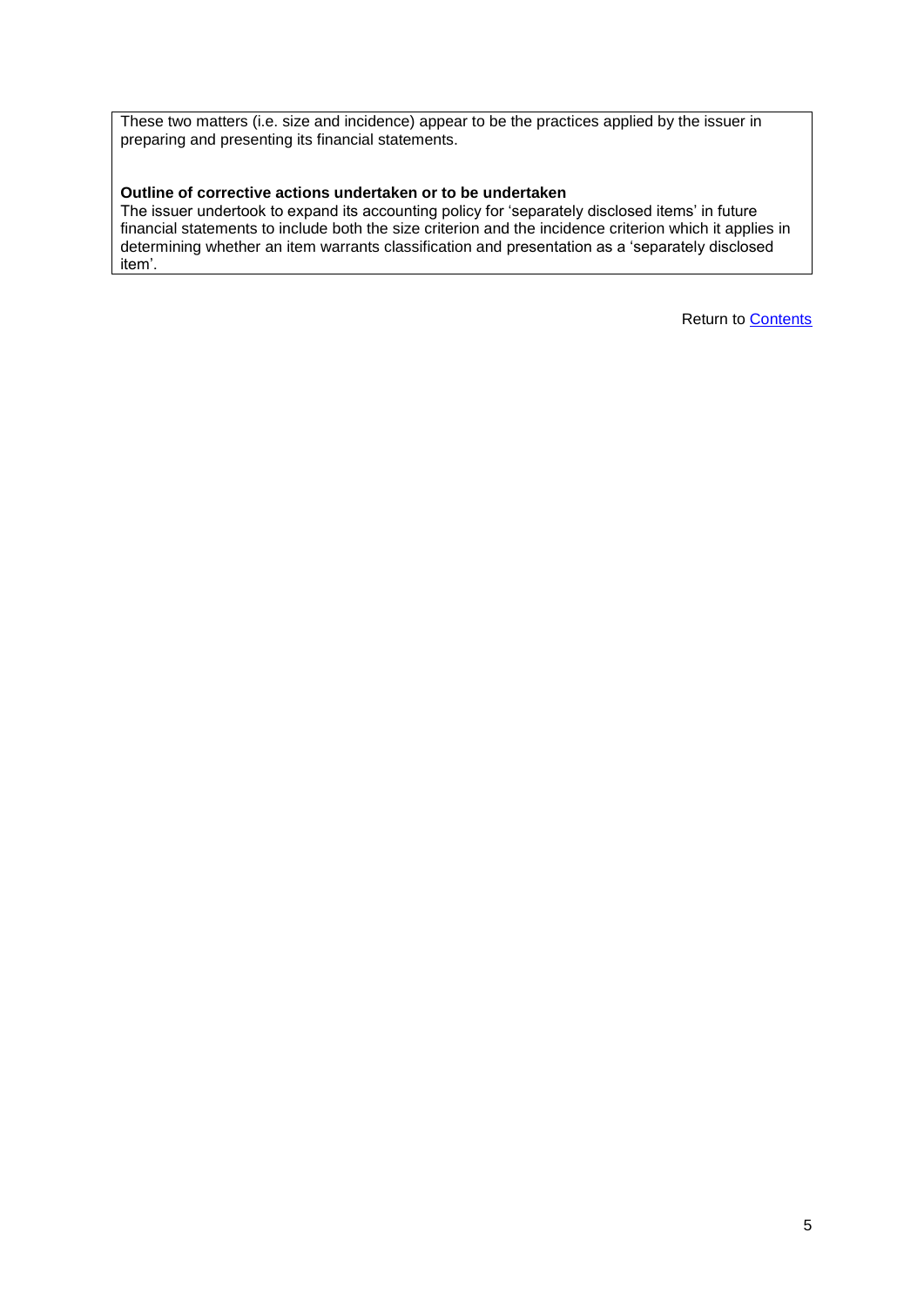<span id="page-6-0"></span>

| <b>Issuers</b>                              | CRH plc, Glanbia plc and Kerry Group plc |
|---------------------------------------------|------------------------------------------|
| Report type                                 | Annual financial statements              |
| <b>Reporting period</b>                     | Year ended 31 December 2016              |
| <b>Financial reporting framework</b>        | IFRS-EU                                  |
| Applicable financial reporting<br>standards | IAS 1<br><b>IAS 12</b>                   |

This financial reporting decision concerns the disclosure of income taxes/taxation as a source of estimation uncertainty and whether material amounts for uncertain tax positions (UTPs) should be separately disclosed in financial statements.

## **Background**

This financial reporting decision relates to three issuers:

- (a) CRH plc, a leading global diversified building materials group;
- (b) Glanbia plc, a global nutrition group; and
- (c) Kerry Group plc, a global leader in taste and nutrition serving the food and beverage industries.

IAASA performed examinations of each of the three issuers' annual financial statements for the year ended 31 December 2016.

#### **Outline of financial reporting treatments applied by the issuers**

In their 2016 annual financial statements, the three issuers disclosed income taxes/taxation as a major source of estimation uncertainty. Within these disclosures, each issuer referred to the uncertainty of ultimate tax outcomes.

Following engagement with IAASA, each issuer confirmed:

- (a) that the effect of UTPs was reflected in the recognition of the applicable current income tax liability which was included within the line item 'current income tax' in the statement of financial position; and
- (b) the amount recognised for UTP liabilities.

Paragraph 125 of IAS 1 *Presentation of Financial Statements* states that:

'*An entity shall disclose information about the assumptions it makes about the future, and other major sources of estimation uncertainty at the end of the reporting period, that have a significant risk of resulting in a material adjustment to the carrying amounts of assets and*  liabilities within the next financial year. In respect of those assets and liabilities the notes shall *include details of:*

*(a) …*

*(b) their carrying amount as at the end of the reporting period …*'

IAASA sought from each issuer a detailed rationale for not disclosing the carrying amounts of the UTPs in their respective 2016 financial statements.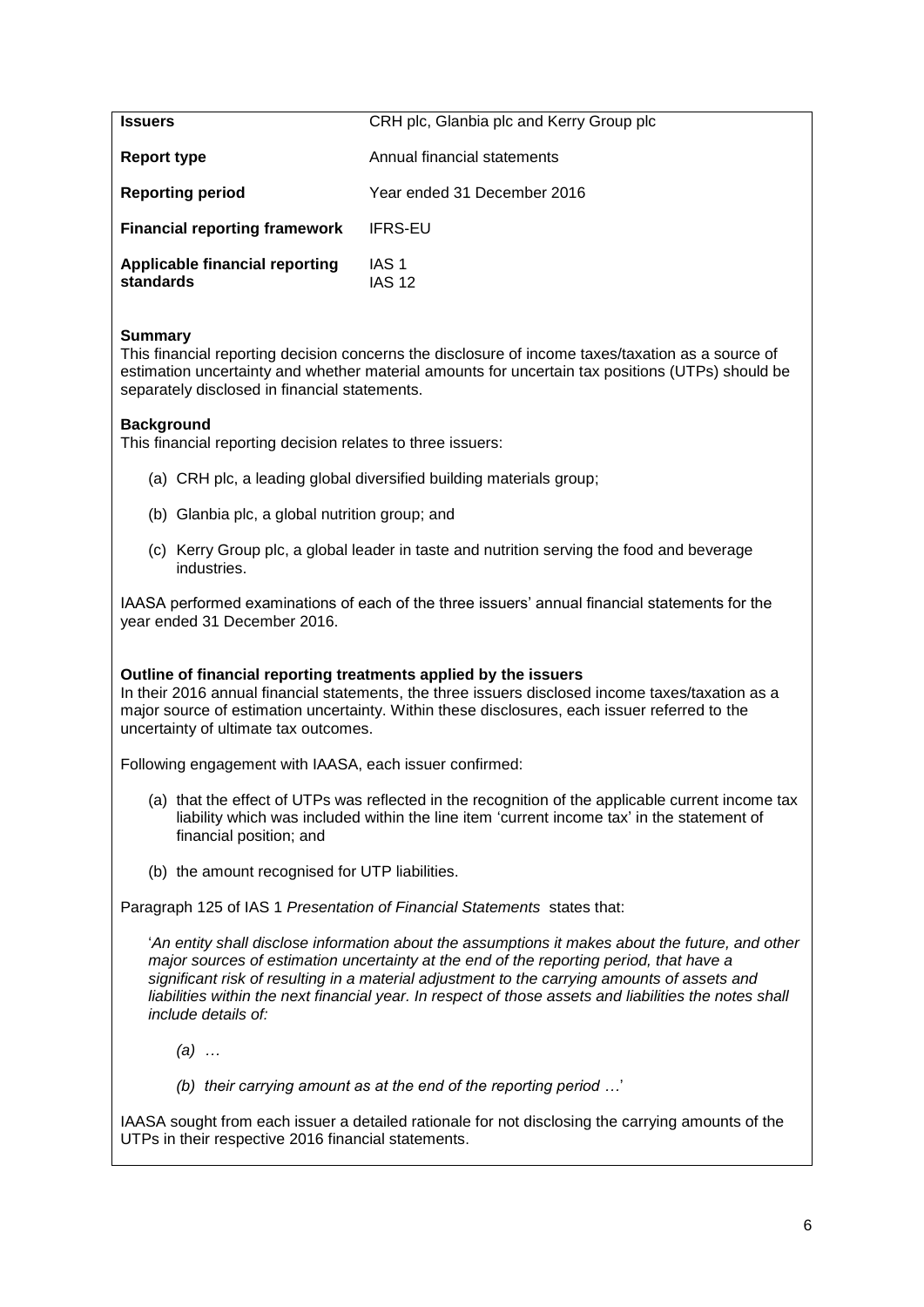Following engagement with IAASA, two of the three issuers indicated that the disclosures set out under IAS 1.125 did not apply for the year ended 31 December 2016 as the assumptions made about the measurement of UTPs did not have a significant risk of resulting in a material adjustment to the carrying amounts of current income tax liability within the next financial year. The remaining issuer indicated that the current tax liability is a source of estimation uncertainty.

#### **Outline of findings made by IAASA**

IAASA concluded that additional information was necessary to enable users of the financial statements to gain a better understanding of each issuers' disclosures regarding income tax/taxation which is disclosed as a source of estimation uncertainty.

#### **Outline of corrective actions undertaken or to be undertaken**

Each issuer undertook to provide additional clarifying disclosures in their respective future periodic financial statements.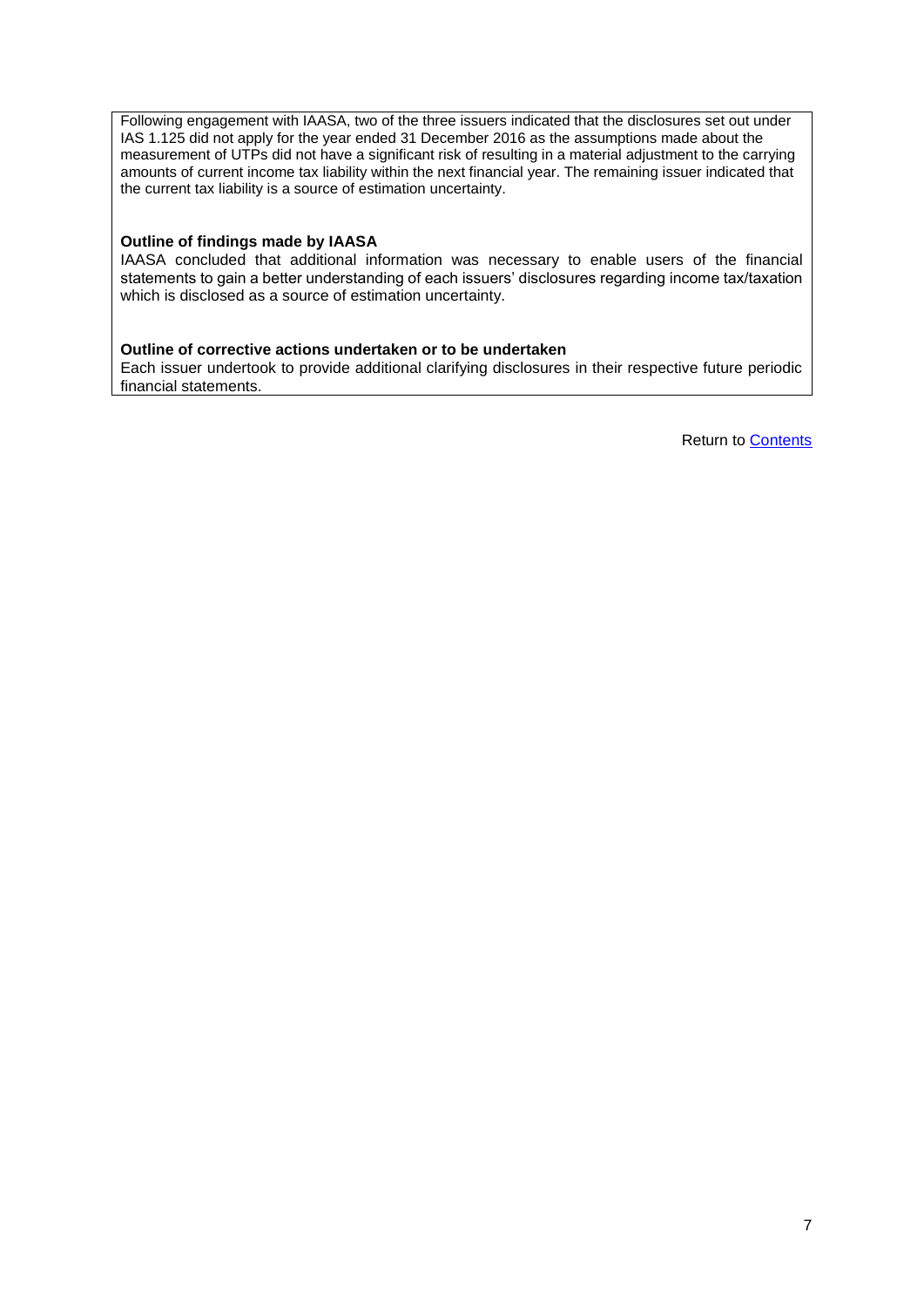<span id="page-8-0"></span>

| <b>Issuer</b>                                      | Hibernian REIT plc          |                          |  |  |
|----------------------------------------------------|-----------------------------|--------------------------|--|--|
| Report type                                        | Annual financial statements |                          |  |  |
| <b>Reporting period</b>                            |                             | Year ended 31 March 2016 |  |  |
| <b>Financial reporting framework</b>               | <b>IFRS-EU</b>              |                          |  |  |
| <b>Applicable financial reporting</b><br>standards | <b>IFRS 13</b>              | Fair Value Measurement   |  |  |

Hibernia REIT plc (the 'issuer') is engaged in property investment (primarily commercial) in Ireland (primarily Dublin) with a view to maximising its shareholders' returns.

IAASA performed a focused examination of the issuer's 2016 annual financial statements.

IAASA concluded that the issuer has not complied, in full, with the disclosure requirements of IFRS 13.93. The issuer provided IAASA with undertakings to provide additional disclosures in future financial statements regarding:

- (a) a quantification of the Estimated Rental Value ('ERV') assumption for development properties (unobservable input) in the notes in full compliance with IFRS 13.93(d); and
- (b) information regarding the sensitivity of fair value measurements to changes in the ERV for each class of property in accordance with the requirements of IFRS 13.93(h).

#### **Background**

The issuer is a Dublin-focused Real Estate Investment Trust ('REIT') which owns and develops property in Dublin, and primarily in city centre offices. The issuer has four classes of investment properties: Office assets, Industrial assets, Residential assets and Development assets.

The fair value of Development assets amounted to 17% of the total fair value of all investment properties. The enforcer noted that the increase in the fair value of Development assets during the year amounted to 45% of the total increase in the fair value of all investment properties for the year.

#### **Outline of financial reporting treatments applied by the issuer**

Paragraph 93(d) of IFRS 13 requires entities with fair value measurements categorised within Level 3 of the fair value hierarchy to disclose:

' *… quantitative information about the significant unobservable inputs used in the fair value measurement.*'

All classes of investment properties were classified as Level 3 in the fair value hierarchy. The financial statements disclosed, in tabular format, the unobservable inputs used for the determination of the fair value of each class of investment property.

The unobservable input for Development assets was limited to a quantification of the Equivalent Yield (%). The ERV was not disclosed for Development assets.

The issuer confirmed that ERV is a significant unobservable input for the fair value measurement of Development assets and the ERVs for Development assets were not disclosed because, in the issuer's view, disclosing the yield and sensitivity of yield was sufficient to show the impact on fair value of market movements.

IAASA noted that:

(a) all significant unobservable inputs used in the fair value measurement of investment properties are specifically required to be disclosed by IFRS 13.93(d);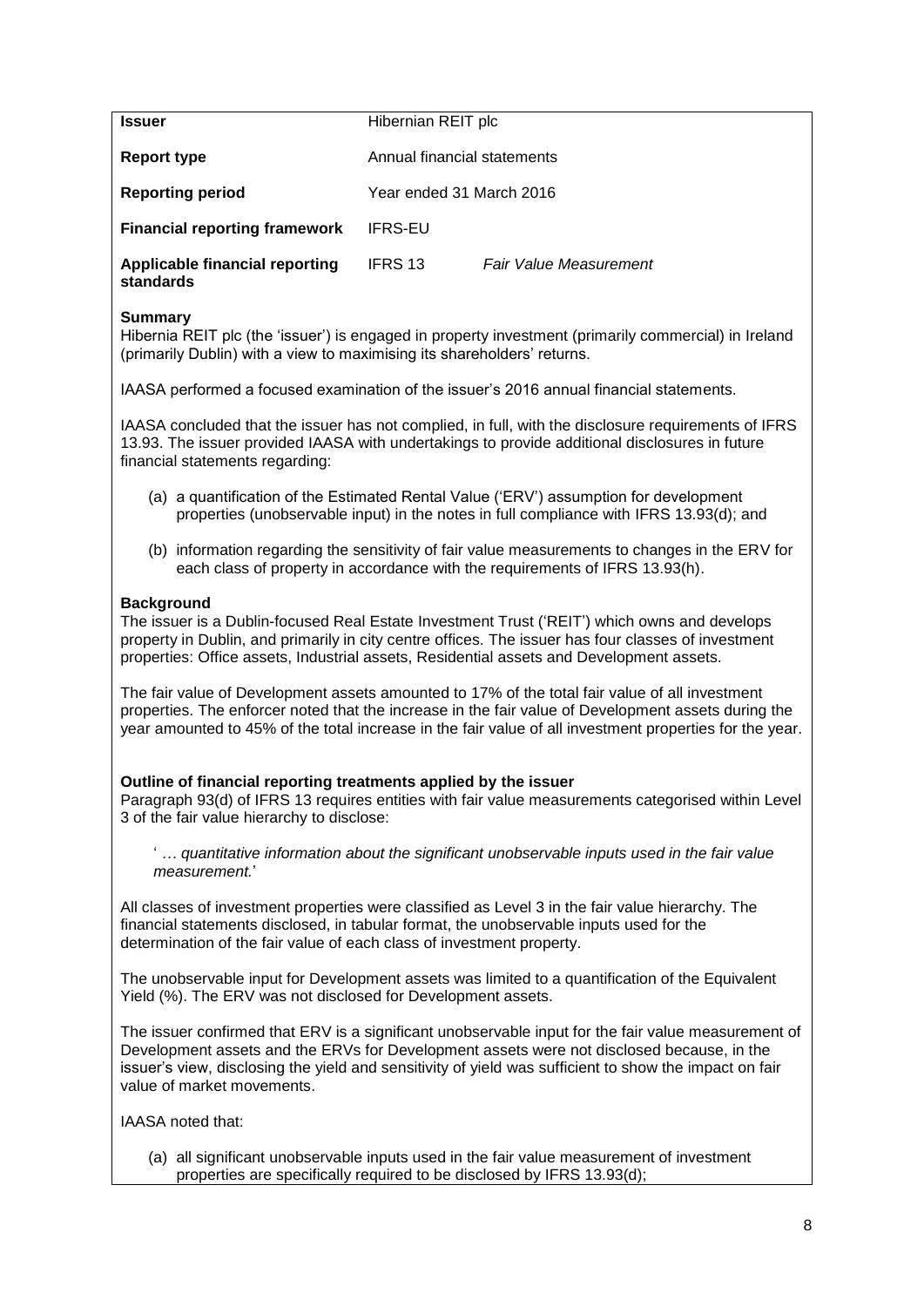- (b) the yield assumption is not the only significant unobservable assumption used by the issuer in determining the fair value of Development assets;
- (c) the Business Review accompanying the financial statements falls outside the audited financial statements and, therefore, was not audited;
- (d) a reconciliation of ERV data in the Business Review to the notes to the financial statements was not provided; and
- (e) ERVs included in the Business Review were not cross-referenced to the relevant fair value note to the financial statements.

IAASA's view is that the disclosure of the ERV assumptions (together with any other unobservable inputs e.g. yields) is necessary to gain an understanding of the fair valuation judgements of Level 3 Development assets in accordance with IFRS 13. IAASA considers this information as particularly important information for REITs.

IAASA also noted that the financial statements did not disclose a sensitivity of fair values to changes in ERV's.

#### **Outline of findings made by IAASA**

IAASA concluded that the issuer had not disclosed in full:

- (a) quantitative information about the significant unobservable inputs used in the fair value measurement of Development assets [IFRS 13.93(d)]; and
- (b) the sensitivity of the fair value measurements to changes in the ERVs.

The issuer asserted that, in their view, they had complied in full with the requirements of IFRS 13.93(d) and IFRS 13.93(h); however, they agreed that future financial statements would disclose:

- (a) ERV for each class of investment property, including Development assets; and
- (b) the sensitivity of the fair value measurement to changes in the ERV.

#### **Outline of corrective actions undertaken or to be undertaken**

Future financial statements would provide additional disclosure of the ERV for Development assets and information regarding the sensitivity of the fair value to changes in the ERVs.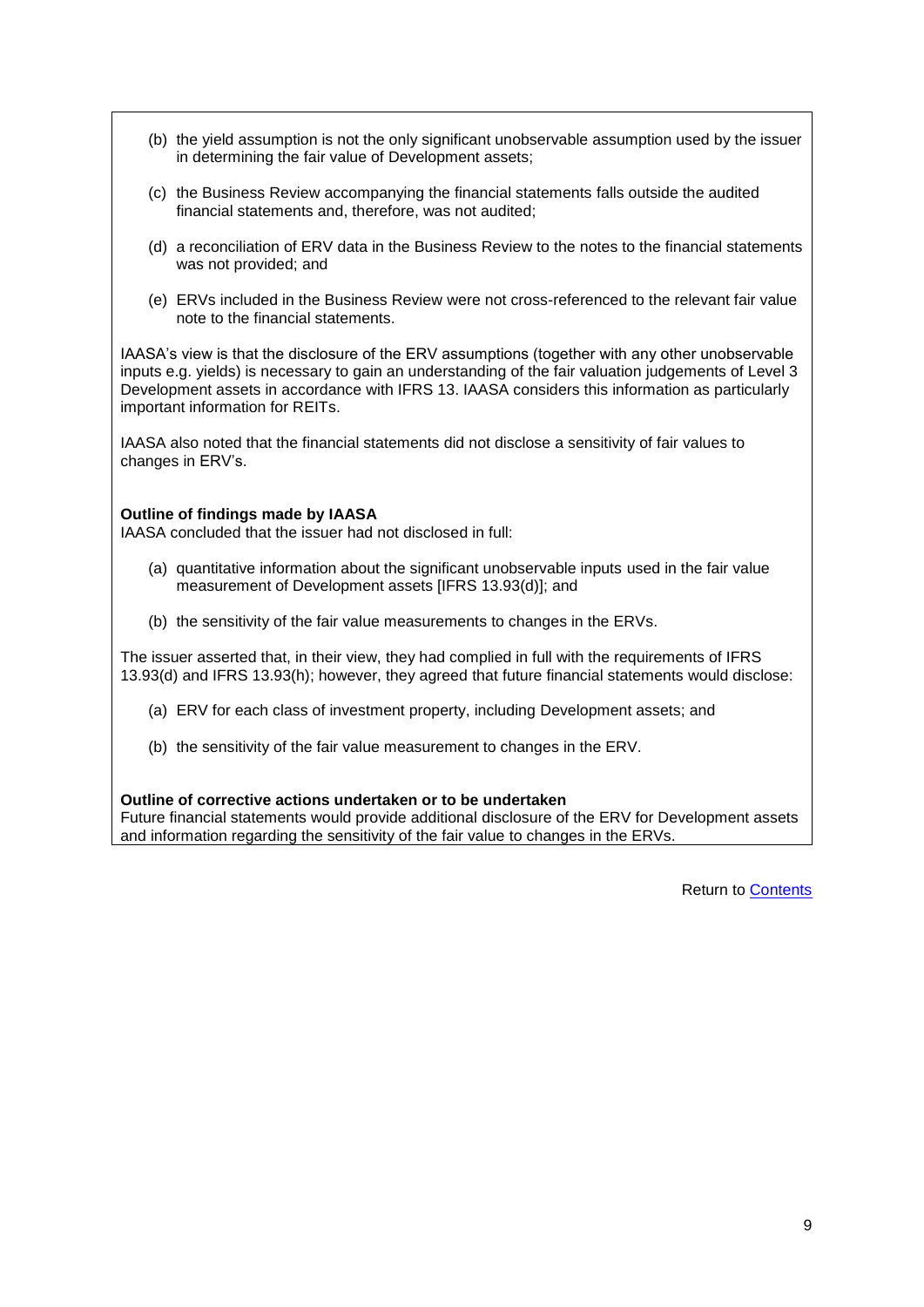The following two Decisions (relate to instances where IAASA concurred with or did not disagree the financial reporting treatment applied by the issuer and, consequently, no corrective actions were required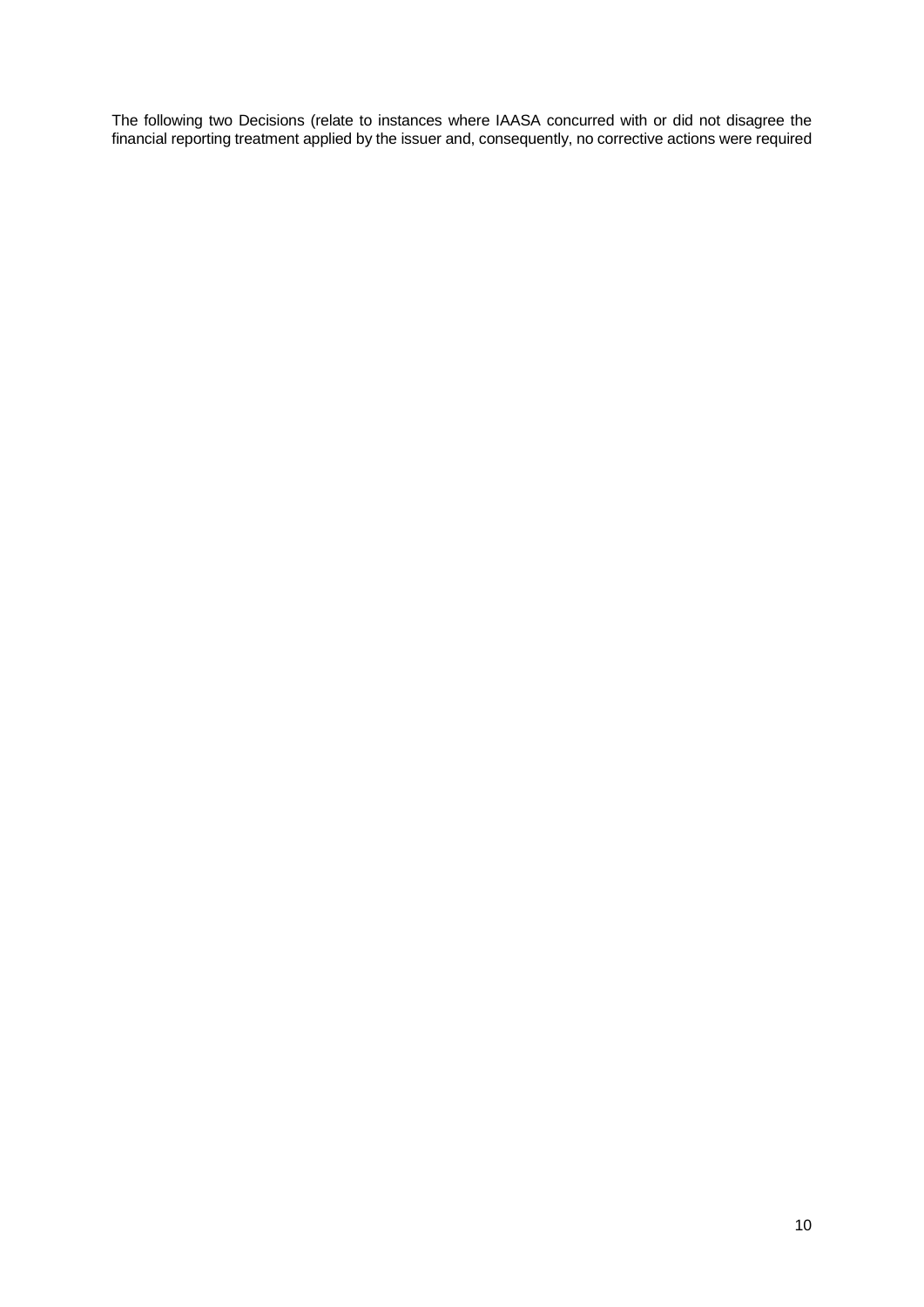<span id="page-11-0"></span>

| <b>Issuer</b>                            | DCC plc                     |                     |
|------------------------------------------|-----------------------------|---------------------|
| Report type                              | Annual financial statements |                     |
| <b>Reporting period</b>                  | Year ended 31 March 2017    |                     |
| <b>Financial reporting framework</b>     | <b>IFRS-EU</b>              |                     |
| Applicable financial reporting standards | <b>IAS 12</b>               | <i>Income Taxes</i> |

This financial reporting decision considers whether or not the tax reconciliation required by paragraph 81(c) of IAS 12 should, in the case of an issuer with discontinued operations, be presented based:

- (a) solely on the accounting profit before tax from continuing operations; or
- (b) on the aggregated accounting profit before tax for continued and discontinued operations.

No action was required of the issuer as a consequence of this Decision as IAASA did not disagree with the issuer's financial reporting treatment.

## **Background**

The issuer is an international sales, marketing and support services group operating through four divisions: LPG, Retail & Oil, Healthcare and Technology.

IAASA performed an unlimited scope examination of the issuer's annual financial statements for the year ended 31 March 2017.

#### **Outline of financial reporting treatments applied by the issuer**

In the current financial year, the issuer disposed of one of its divisions.

In accordance with IFRS 5 *Non-current Assets Held for Sale and Discontinued Operations* this business constituted a discontinued operation. Accordingly, the issuer disclosed a single amount in its Income Statement comprising the total of the post-tax profit of discontinued operations and the post-tax gain recognised on the disposal of disposal group constituting the discontinued operation. The issuer presented, in accordance with IFRS 5, the following amounts on the face of its Income Statement:

|    |                                                   | 2017<br><b>Stg£'000</b> | 2016<br><b>Stg£'000</b> |
|----|---------------------------------------------------|-------------------------|-------------------------|
|    | Profit before tax – continuing operations         | XX                      | xх                      |
| 2. | Income tax expense                                | (XX)                    | (XX)                    |
|    | 3. Profit for the year from continuing operations | XХ                      | XХ                      |
|    | Profit for the year from discontinued operations  | <u>XX</u>               | <u>XX</u>               |
|    | 5. Profit after tax for the financial, year       | XХ                      | XХ                      |

The reconciliation of the effective tax rate is shown in the notes to the financial statements. That reconciliation reconciles the 'Profit before tax – continuing operations' line (item 1 above) to the 'Income tax expense' line item (line 2 above).

A reconciliation of the effective tax rate is not disclosed for either the tax expense arising on the 'Profit for the year from discontinued operations' (item 4 above) or for the aggregated profit from continuing and discontinued operations.

Paragraph 81(c) of IAS 12 requires an issuer to provide '*an explanation of the relationship between tax expense (income) and accounting profit in either or both of the following forms:*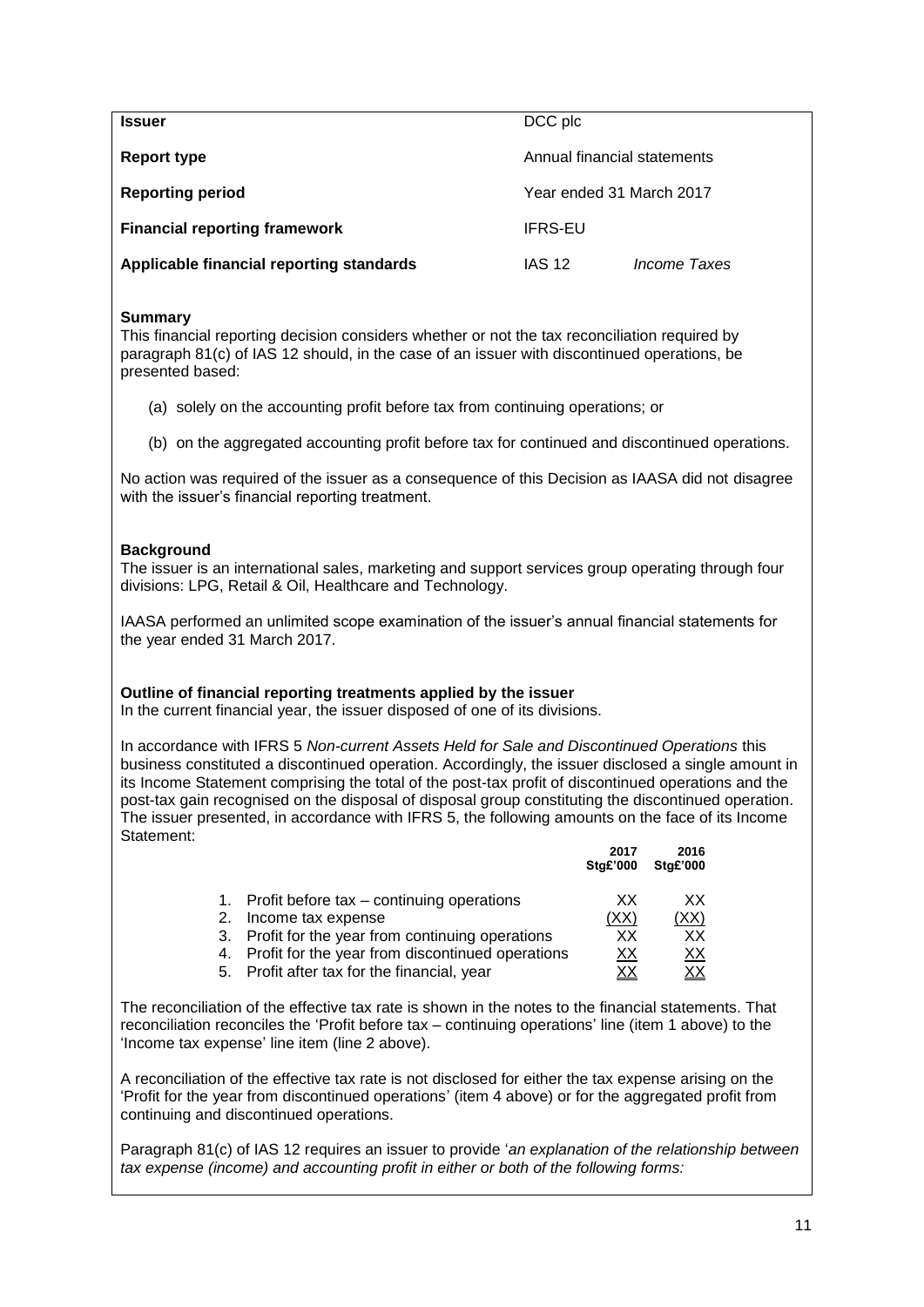- *(i) a numerical reconciliation between tax expense (income) and the product of accounting profit multiplied by the applicable tax rate(s), disclosing also the basis on which the applicable tax rate(s) is (are) computed; or*
- *(ii) a numerical reconciliation between the average effective tax rate and the applicable tax rate, disclosing also the basis on which the applicable tax rate is computed.*'

The disclosures required by paragraph 81(h) of IAS 12 ['*… in respect of discontinued operations, the tax expense relating to: (i) the gain or loss on discontinuance; and (ii) the profit or loss from the ordinary activities of the discontinued operation for the period …'*] have been provided.

The issuer has asserted that no reconciliation of profit from discontinued operations at the standard rate of tax to the actual tax rate is specifically required by IAS 12.

## **Outline of findings made by IAASA**

IAASA acknowledge that paragraph 81(c) of IAS 12 makes no reference to continuing/discontinuing activities and noted that paragraph 84 of IAS 12 focussed on users' needs.

IAASA concluded that the wording in paragraph 81(c) of IAS 12 is open to interpretation. IAASA noted diversity in practice in that certain other issuers with discontinued operations have provided the tax reconciliation for the aggregated profit from continuing and discontinued operations.

IAASA accepted the view that the users of financial statements are better served by having the tax from continuing operations reconciled than having tax from discontinued operations reconciled as such discontinued activity will not recur in the future.

For these reasons, IAASA did not disagree with the issuer's treatment.

**Outline of corrective actions undertaken or to be undertaken** No action required as IAASA did not disagree with the issuer's financial reporting treatment.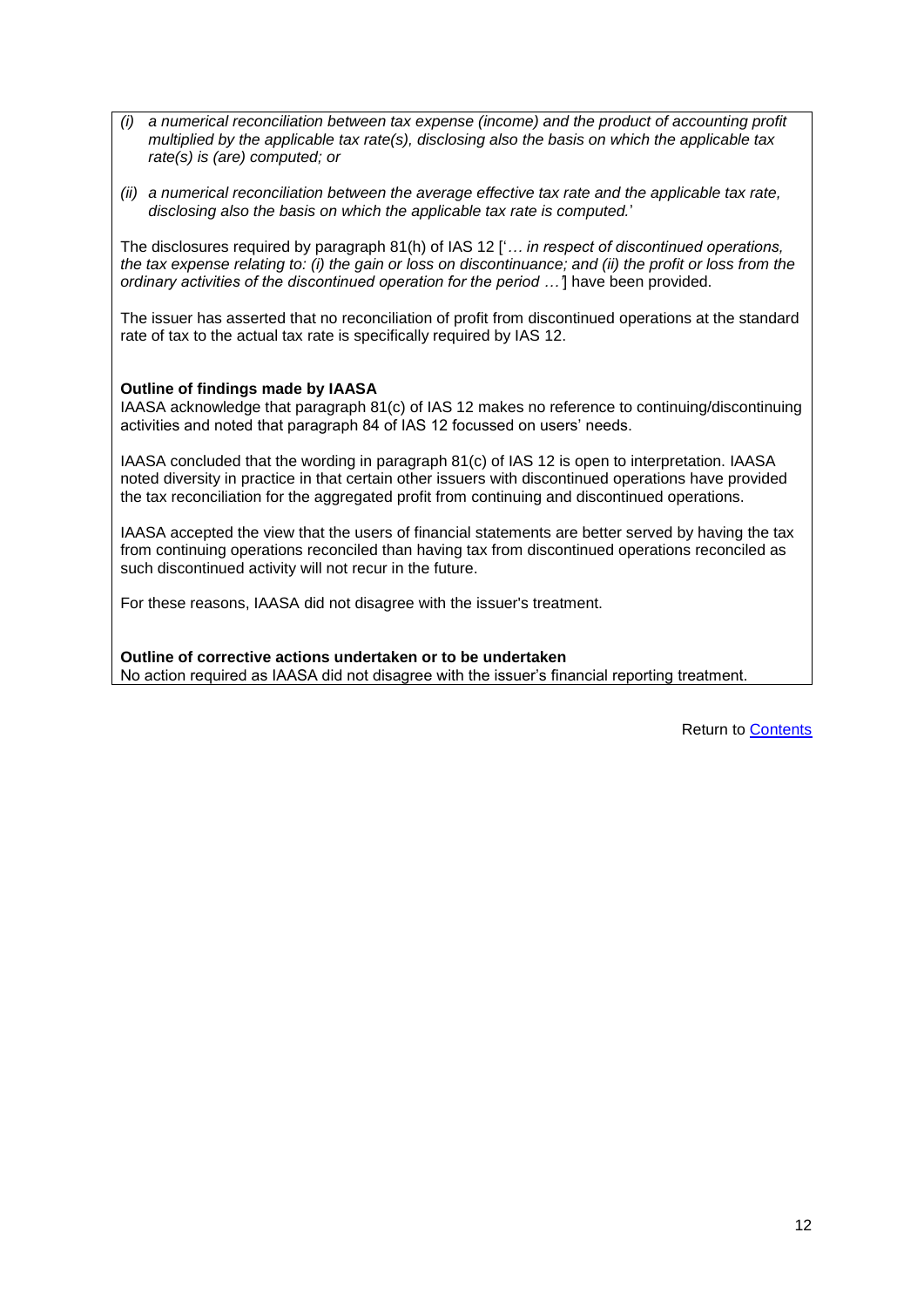<span id="page-13-0"></span>

| <b>Issuer</b>                            | DCC plc         |                                                                   |
|------------------------------------------|-----------------|-------------------------------------------------------------------|
| Report type                              |                 | Annual financial statements                                       |
| <b>Reporting period</b>                  |                 | Year ended 31 March 2017                                          |
| <b>Financial reporting framework</b>     | <b>IFRS-EU</b>  |                                                                   |
| Applicable financial reporting standards | IAS 33<br>IAS 1 | Earnings per Share<br><b>Presentation of Financial Statements</b> |

This financial reporting decision considers whether or not Earnings per Share (EPS) measures (other than basic and diluted EPS measures) required by IAS 33 may be presented on the face of the Income Statement in addition to being presented in the notes.

No action was required of the issuer as a consequence of this Decision as IAASA did not disagree with the issuer's financial reporting treatment.

#### **Background**

The issuer is an international sales, marketing and support services group operating through four divisions: LPG, Retail & Oil, Healthcare and Technology.

IAASA performed an unlimited scope examination of the issuer's annual financial statements for the year ended 31 March 2017.

#### **Outline of financial reporting treatments applied by the issuer**

In the current financial year, the issuer disposed of one of its divisions.

The issuer presented a number of EPS measures on the face of its Income Statement:

|                                                     | 2017<br>$StgE - p$ | 2016<br>$StqE - p$ |
|-----------------------------------------------------|--------------------|--------------------|
|                                                     |                    |                    |
| Earnings per ordinary share                         |                    |                    |
| 1. Basic earnings per ordinary share                | X.XX               | X.XX               |
| 2. Diluted earnings per share                       | X.XX               | X.XX               |
| 3. Basic adjusted earnings per share                | X.XX               | X.XX               |
| 4. Diluted adjusted earnings per share              | X.XX               | X.XX               |
| Earnings per ordinary share – continuing operations |                    |                    |
| 5. Basic earnings per ordinary share                | X.XX               | X.XX               |
| 6. Diluted earnings per share                       | X.XX               | X.XX               |
| 7. Basic adjusted earnings per share                | X.XX               | X.XX               |
| 8. Diluted adjusted earnings per share              | X.XX               | X.XX               |

Basic earnings per ordinary share (# 1) and Basic earnings per ordinary share – continuing operations (# 5) are presented on the face of the Income Statement in compliance with paragraph 9 of IAS 33.Diluted earnings per share (# 2) and Diluted earnings per share – continuing operations (# 6) are presented on the face of the Income Statement in compliance with paragraph 30 of IAS 33.

Basic adjusted earnings per share (# 3) and Basic adjusted earnings per share – continuing operations (#4) and Diluted adjusted earnings per share (# 7) and Diluted adjusted earnings per share – continuing operations (#8) are not IAS 33-mandated EPS measures.

The issuer contends that no reference is made in IAS 33 as to presentation on the face of the Income Statement. The issuer also asserts that the Standard is unclear as to whether or not